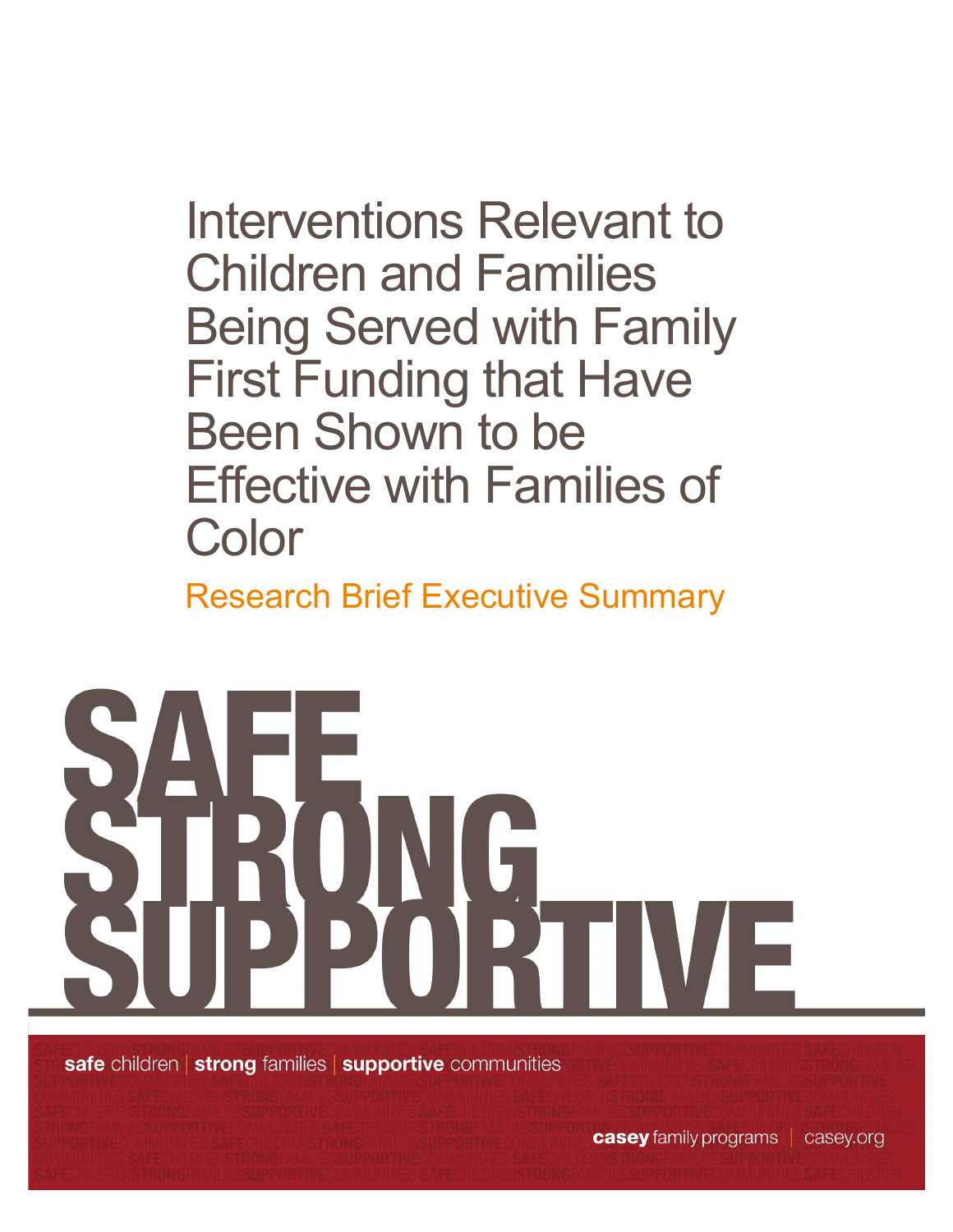# **Overview**

The Family First Prevention Services Act (FFPSA) was passed and signed into law in February 2018 under the Bipartisan Budget Act of 2018*,* Division E, Title VII. [1](#page-4-0) The FFPSA reorganized federal funding for child welfare to improve supports that strengthen families and reduce inappropriate foster care and group home placements. The services to be reimbursed under the law must meet certain criteria to show evidence of effectiveness.<sup>[2](#page-4-1)</sup> The full Research Brief provides information about three areas:

- (1) Evidence standards set by the FFPSA of 2018;
- (2) How certain interventions have been rated by the FFPSA Prevention Clearinghouse; and
- (3) Which interventions rated as Promising, Supported or Well-Supported by the Prevention Clearinghouse have been shown to be effective with children and families of color.

### Cultural issues

Issues of race and ethnicity must be considered when choosing an intervention, in addition to factors such as treatment needs, economic class, gender, and sexual identity. Yet further clarification is needed to highlight which child welfare interventions are effective, and with respect to which outcomes, across racial and ethnic groups. Many child welfare interventions have been created by white developers and researchers using participant samples that are largely composed of white people. There is a clear need to rigorously evaluate culturally specific interventions to build up their evidence base (e.g., Positive Indian Parenting Program, Culturally Modified Trauma-Focused Treatment [CM-TFT] for Latino children, Community Outreach Program Esperanza [COPE]).

Fortunately, many of the current interventions with a strong evidence base "travel well" across different racial and ethnic groups because of the core components of their intervention model (e.g., being familycentered, carefully listening to family perspectives, building upon family social support networks, and incorporating a strengths-oriented assessment). But many interventions have needed modifications, such as Incredible Years, where the developers revised their video material to make it more relevant for different family situations. So, the need for modification depends on the intervention, which populations are to be served, characteristics of the interventionists and their relationship to the population, and where the intervention takes place.

### Effectiveness of FFPSA relevant interventions with families of color

While there is evidence of culturally and linguistically competent child welfare, home visiting, parent training, and mental health services, more interventions need to be evaluated with children and families of color in child welfare and community-based family support.<sup>3</sup>

Table 1 presents each intervention listed in the FFPSA Clearinghouse alongside its overall evidence rating, and whether research has found the intervention to be effective with particular racial and/or ethnic groups. Note that the interventions vary in terms of how widely they have been used in child welfare,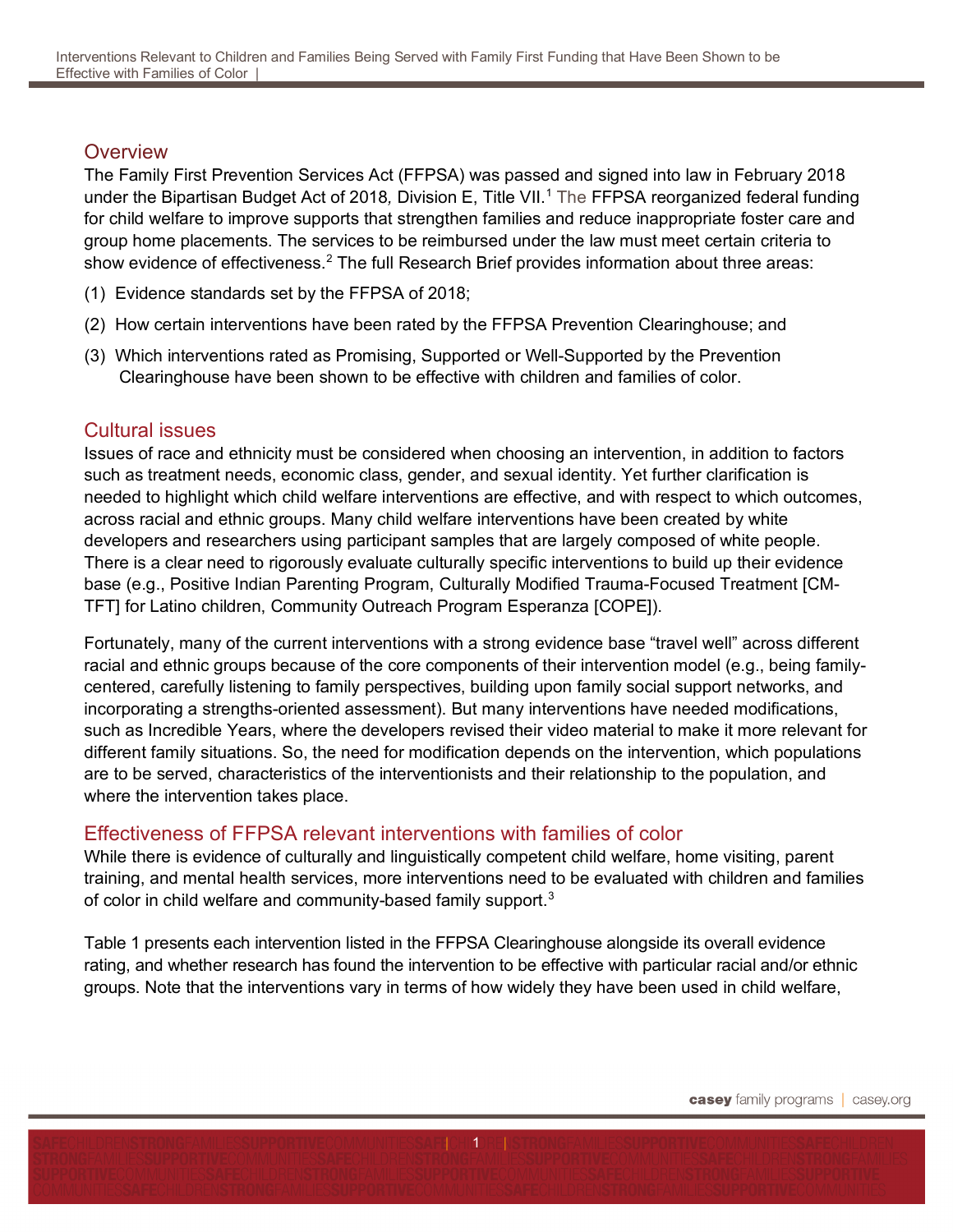available information on their use with families of color, and the degree to which the effects with families served by child welfare have been measured.

Appendix A in the full Research Brief contains more detailed information about each intervention, including target groups (e.g., ages 12-17), issues addressed (e.g., substance use), treatment duration (e.g., 12 weeks), treatment dosage (e.g., weekly meetings), and known levels of support for different racial and ethnic groups.

#### **Table 1. Interventions rated by the FFPSA Clearinghouse for which we have information about their effectiveness with children and families of color**

| <b>Intervention</b>                                                                             | <b>American</b><br>Indian or<br><b>Alaska</b><br><b>Native</b> | Asian | Bi-<br><b>Racial</b><br><b>or</b><br>Multi-<br><b>Racial</b> | <b>African</b><br><b>American</b> | Latino       | <b>Native</b><br><b>Hawaiian</b><br>or Pacific<br><b>Islander</b> | <b>Other</b> |
|-------------------------------------------------------------------------------------------------|----------------------------------------------------------------|-------|--------------------------------------------------------------|-----------------------------------|--------------|-------------------------------------------------------------------|--------------|
| <b>Adolescent Community Reinforcement</b>                                                       |                                                                |       |                                                              | X                                 | X            |                                                                   |              |
| <b>Approach</b>                                                                                 |                                                                |       |                                                              |                                   |              |                                                                   |              |
| <b>Brief Strategic Family Therapy (BFST)***</b>                                                 |                                                                |       |                                                              | X                                 | X            |                                                                   |              |
| <b>Child First**</b> (formerly Child and Family<br>Interagency Resource, Support, and Training) |                                                                |       |                                                              |                                   | X            |                                                                   |              |
| <b>Child-Parent Psychotherapy*</b>                                                              |                                                                |       | X                                                            | $\mathsf{X}$                      | $\mathsf{X}$ |                                                                   |              |
| <b>Eye Movement Desensitization and</b><br>Reprocessing - Standard Protocol**                   |                                                                |       |                                                              |                                   |              |                                                                   | $\mathsf{X}$ |
| <b>Family Check-up***</b>                                                                       |                                                                |       |                                                              | X                                 | X            |                                                                   |              |
| <b>Family Spirit*</b>                                                                           | X                                                              |       |                                                              |                                   |              |                                                                   |              |
| <b>Functional Family Therapy (FFT)***</b>                                                       |                                                                |       |                                                              | $\sf X$                           | X            |                                                                   |              |
| <b>Healthy Families America***</b>                                                              | $\sf X$                                                        | X     | X                                                            | $\sf X$                           | X            | $\sf X$                                                           |              |
| <b>Homebuilders - Intensive Family</b><br><b>Preservation and Reunification</b><br>Services***  | X                                                              |       |                                                              | X                                 | X            | X                                                                 |              |
| <b>Incredible Years - School Age Basic</b><br>Program*                                          |                                                                | X     |                                                              | X                                 |              |                                                                   | X            |
| <b>Intercept ®**</b> (formerly Youth Villages Intercept)                                        |                                                                |       |                                                              | $\sf X$                           |              |                                                                   |              |
| <b>Interpersonal Psychotherapy (Weissman</b><br>et al. Manual)**                                |                                                                |       |                                                              | X                                 |              |                                                                   | X            |

**2** RENS

\*Promising, \*\* Supported, \*\*\*Well-Supported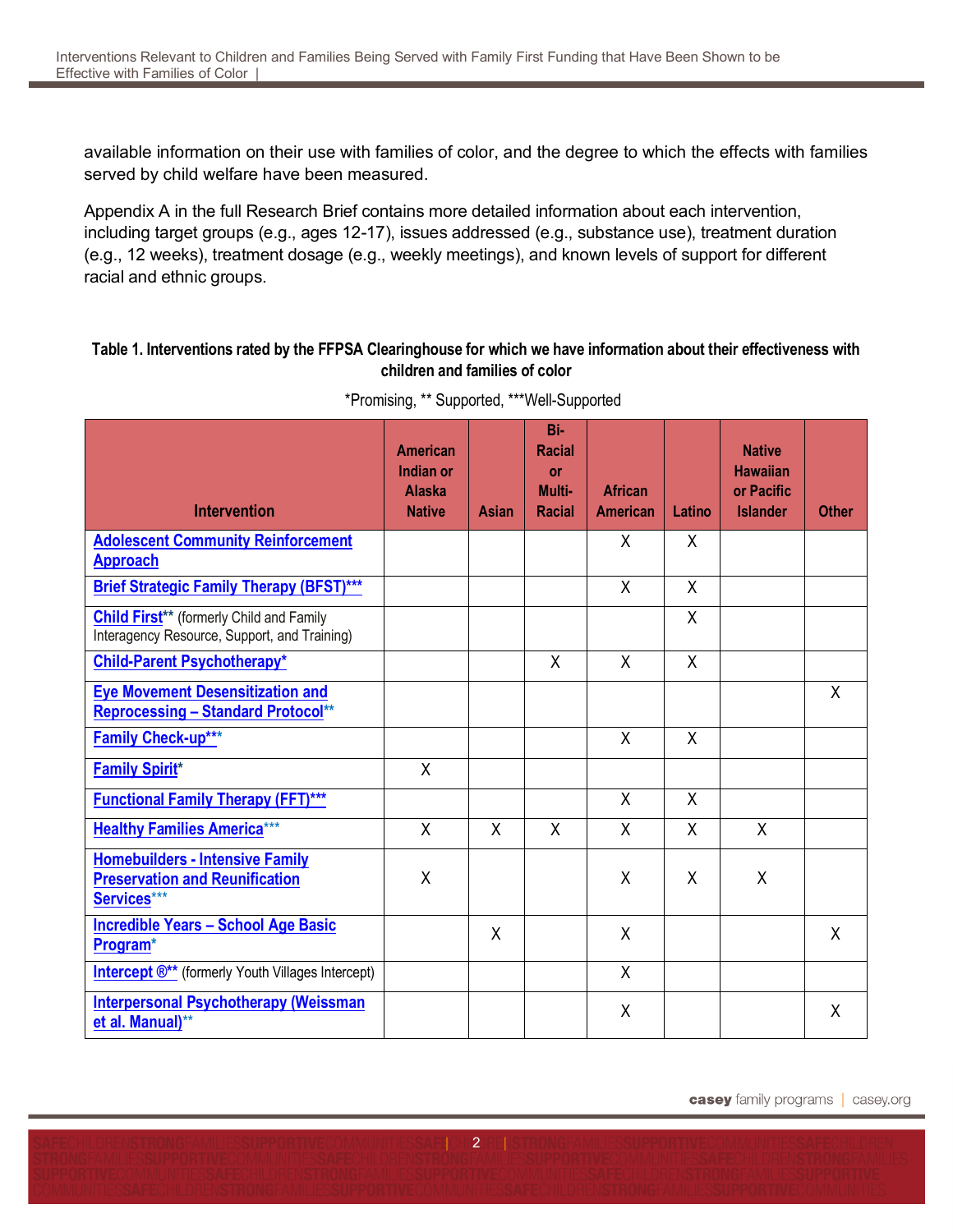|                                                                           | <b>American</b><br>Indian or<br><b>Alaska</b> |       | Bi-<br><b>Racial</b><br><b>or</b><br><b>Multi-</b> | <b>African</b>  |                | <b>Native</b><br><b>Hawaiian</b><br>or Pacific |              |
|---------------------------------------------------------------------------|-----------------------------------------------|-------|----------------------------------------------------|-----------------|----------------|------------------------------------------------|--------------|
| <b>Intervention</b>                                                       | <b>Native</b>                                 | Asian | <b>Racial</b>                                      | <b>American</b> | Latino         | <b>Islander</b>                                | <b>Other</b> |
| <b>Interpersonal Psychotherapy for</b><br><b>Depressed Adolescents*</b>   |                                               |       |                                                    |                 | X              |                                                |              |
| <b>Iowa Parent Partner Approach*</b>                                      |                                               |       |                                                    |                 | $\overline{X}$ |                                                |              |
| <b>Methadone Maintenance Therapy**</b>                                    |                                               |       |                                                    | X               | X              |                                                |              |
| <b>Motivational Interviewing***</b>                                       | X                                             |       | X                                                  | X               | X              |                                                |              |
| <b>Multidimensional Family Therapy</b><br>$(MDFT)**$                      |                                               |       |                                                    | X               | X              |                                                | X            |
| <b>Multisystemic Therapy (MST)**</b>                                      |                                               |       |                                                    | X               | $\mathsf{X}$   |                                                |              |
| <b>Nurse-Family Partnership (NFP)***</b>                                  |                                               |       |                                                    | X               | $\mathsf{X}$   |                                                |              |
| <b>Parent-Child Interaction Therapy (PCIT)***</b>                         |                                               | X     |                                                    | Χ               |                |                                                | Χ            |
| <b>Parents Anonymous®**</b>                                               |                                               |       |                                                    | X               | X              |                                                |              |
| <b>Parents as Teachers***</b>                                             |                                               |       |                                                    | X               | X              |                                                |              |
| <b>Prolonged Exposure Therapy for</b><br><b>Adolescents with PTSD*</b>    |                                               |       |                                                    | X               |                |                                                |              |
| <b>Prolonged Exposure Therapy for PTSD</b><br>(adults)*                   |                                               |       |                                                    | $\sf X$         |                |                                                |              |
| SafeCare**                                                                | X                                             |       |                                                    | X               | $\mathsf{X}$   |                                                |              |
| <b>Sobriety Treatment and Recovery Teams*</b>                             |                                               |       |                                                    | $\sf X$         |                |                                                |              |
| <b>TBRI® 101* (Trust-Based Relational</b><br>Interview)                   |                                               |       |                                                    | X               |                |                                                |              |
| <b>Trauma-Focused Cognitive Behavioral</b><br>Therapy (TF-CBT)*           | X                                             | X     | X                                                  | X               | X              |                                                |              |
| <b>Triple P – Positive Parenting Program –</b><br>Group (Level 4)*        |                                               | X     |                                                    | X               |                |                                                | Χ            |
| Triple P - Positive Parenting Program -<br>Online (Level 4)**             |                                               |       |                                                    | X               | $\mathsf{X}$   |                                                |              |
| <b>Trust-Based Relational Intervention-</b><br><b>Caregiver Training*</b> |                                               |       |                                                    | $\sf X$         |                |                                                |              |

F<mark>i</mark>chi3 renst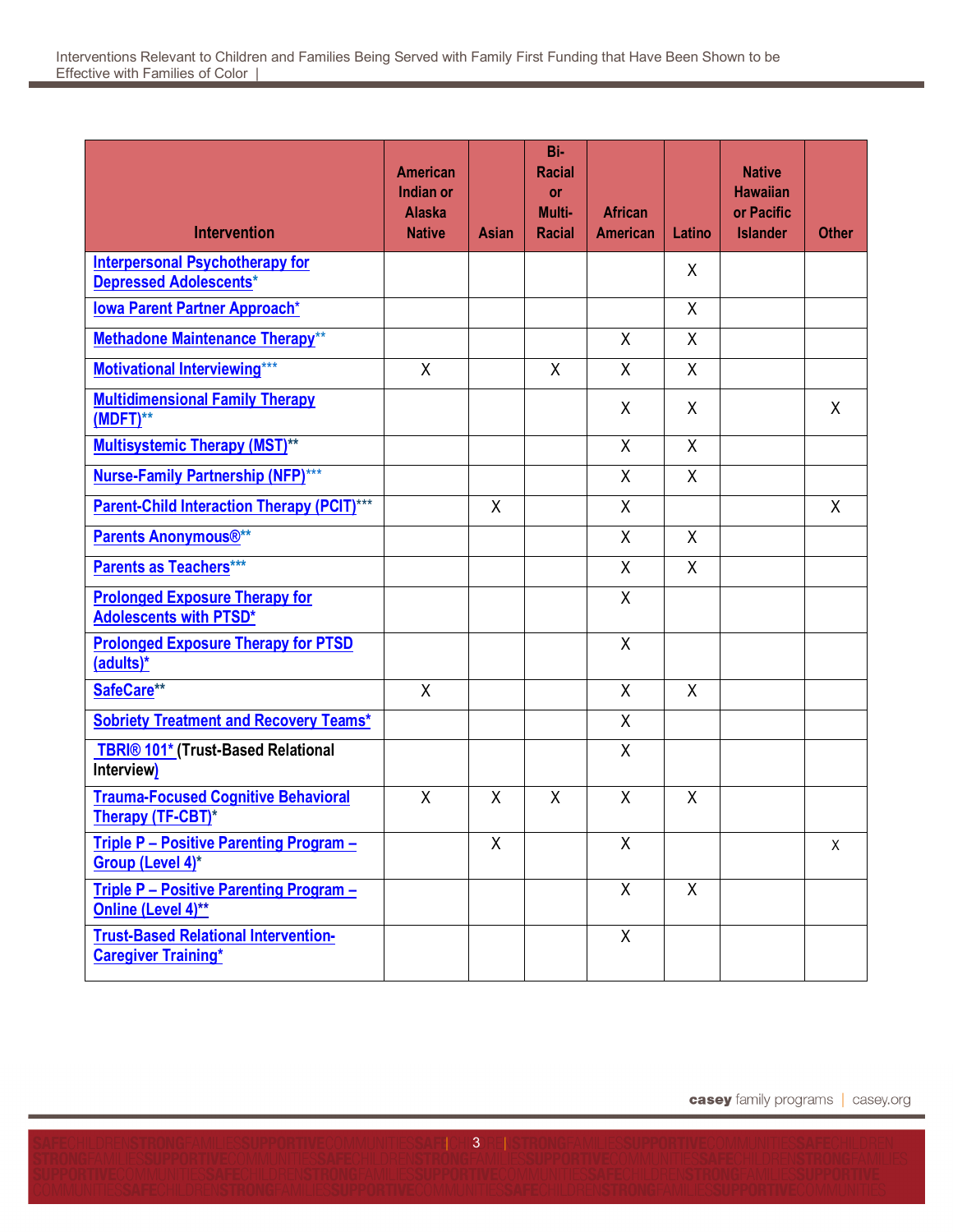# **Conclusions**

Our review finds that 32 of the 36 interventions currently rated by the Prevention Clearinghouse as Promising, Supported or Well-Supported "travel well" across at least one other ethnic group because of some of their intervention model components (e.g., being family-centered, carefully listening to family perspectives, building upon family social support networks, incorporating a strengths-oriented assessment). However, there are many interventions that appear to need modifications and additional evaluation so they can be rated by the Clearinghouse.

Modifying a program with new examples to help it be more culturally relevant or competent is allowed by the Clearinghouse. But more significant changes mean that the modified program is viewed as a "new" intervention that must be evaluated separately. This requires a new line of evaluation research for each culturally modified intervention. *Because of this stance, the federal government should provide targeted support to Indian tribal nations and other communities of color to document*  and evaluate those interventions that have been culturally adapted. This is all the more important because there has historically been significant systemic bias in funding research on interventions developed by white people.[4](#page-5-0) This includes initial funding to develop interventions, as well as funding to evaluate the interventions. Many advocates are calling for equity by funding evaluations for interventions developed for and by Black, Brown, Indigenous, and People of Color (BBIPOC) developers and researchers.

Outcome studies using rigorous evaluation designs and economic analyses would not only better establish the effectiveness of these interventions, but they would also measure whether these interventions produce any cost-savings.<sup>[5](#page-5-1)</sup> As jurisdictions optimize their array of interventions and consider innovative funding approaches such as pay for success and social impact bonds,<sup>[6](#page-5-2)</sup> studies of culturally competent interventions that go beyond frequency analyses of management information system data will be needed.

*Citation:* Pecora, P.J., Klein, R., Simon, J., & Foster, L.J.J. (2021). *Interventions Relevant to Children and Families Being Served with Family First Funding that Have Been Shown to be Effective with Families of Color: Research Brief (First Edition) – Executive Summary.* Seattle: Casey Family Programs.

<span id="page-4-2"></span><sup>3</sup> See for example:

 $\mathbf 4$ 

<span id="page-4-0"></span><sup>1</sup>The FFPSA law can be found here[: https://www.congress.gov/115/bills/hr1892/BILLS-115hr1892enr.pdf](https://www.congress.gov/115/bills/hr1892/BILLS-115hr1892enr.pdf) The recent request for comments is located here and contains additional criteria about how the intervention studies will be reviewed and rated: [https://www.federalregister.gov/d/2018-13420.](https://www.federalregister.gov/d/2018-13420)

<span id="page-4-1"></span><sup>&</sup>lt;sup>2</sup> The FFPSA Clearinghouse handbook can be found here[: https://preventionservices.abtsites.com/review-process](https://preventionservices.abtsites.com/review-process)

Huey, S. J. & Polo, A. (2008). Evidence-based psychosocial treatments for ethnic minority youth. *Journal of Clinical Child & Adolescent Psychology*, 37(1), 262-301.